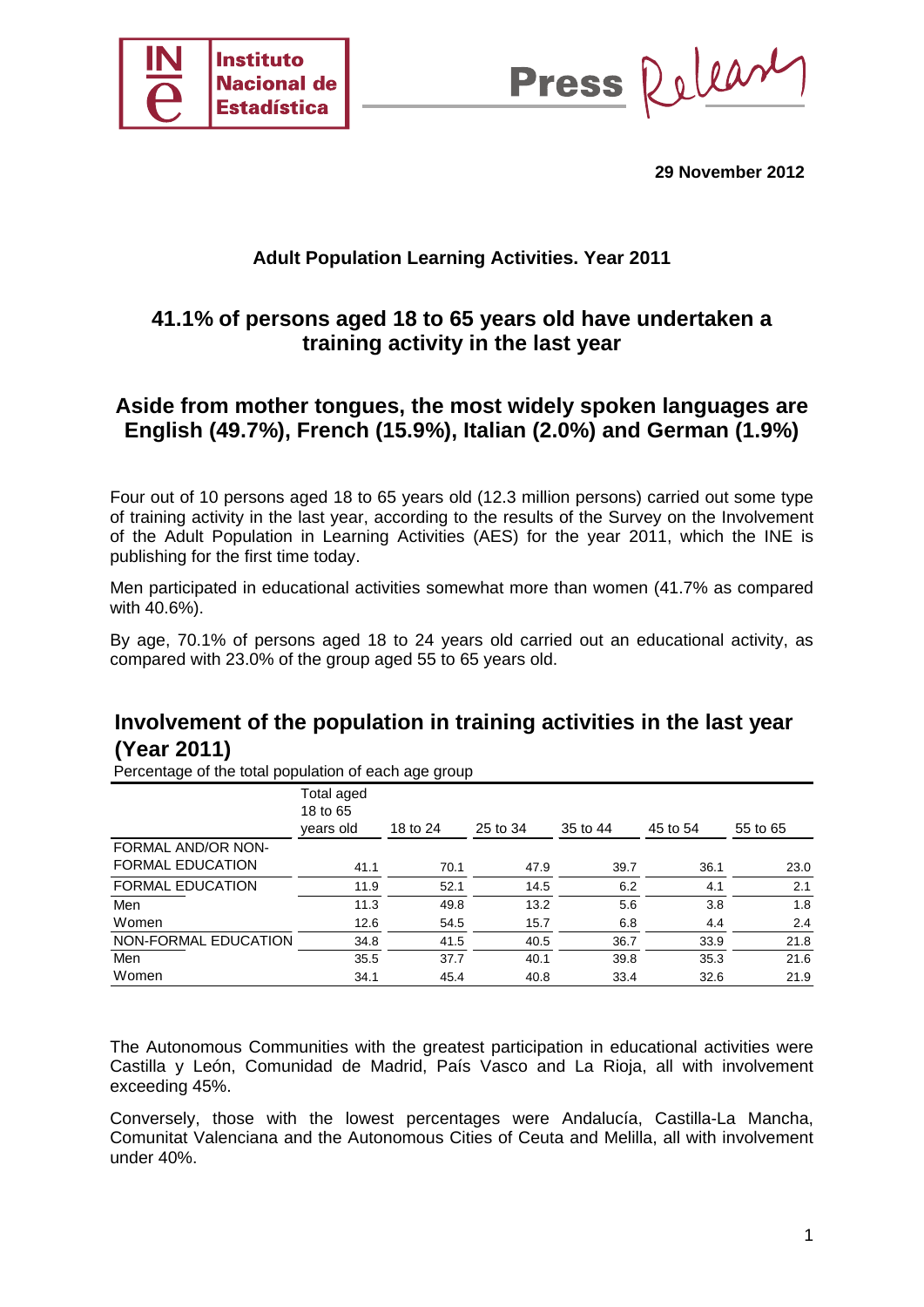Delear **Press** Instituto Nacional de Estadística

### **Linguistic and IT knowledge**

Of the persons who spoke a language other than their mother tongues, the most commonly spoken were English, with 49.7%, French (15.9%), Italian (2.0%) and German (1.9%)**.** 



Among the young persons aged 18 to 24 years old, the languages most spoken were English (with 63.3%) and French (11.6%). In turn, among the persons aged 55 to 65 years old, 26.0% spoke English and 29.5% spoke French.

|                    | English | French | Italian | German |  |  |
|--------------------|---------|--------|---------|--------|--|--|
| <b>TOTAL</b>       | 49.7    | 15.9   | 2.0     | 1.9    |  |  |
| 18 to 24 years old | 63.3    | 11.6   | ٠       | ٠      |  |  |
| 25 to 34 years old | 59.2    | 7.9    | 2.3     | 1.4    |  |  |
| 35 to 44 years old | 51.9    | 13.5   | 2.0     | 1.6    |  |  |
| 45 to 54 years old | 38.2    | 25.1   | 1.6     | 1.9    |  |  |
| 55 to 62 years old | 26.0    | 29.5   | 3.1     | 4.1    |  |  |

#### **Knowledge of foreign languages by age group**  percentages

Regarding competence in languages, more than 45% of persons with knowledge of English admitted to having an intermediate level. 20.1% claimed to have an advanced level.

Regarding the ability to use **computers and the Internet**, and the frequency thereof, 33.8% of persons believed themselves to be advanced users. Conversely, 22.0% claimed never to use them.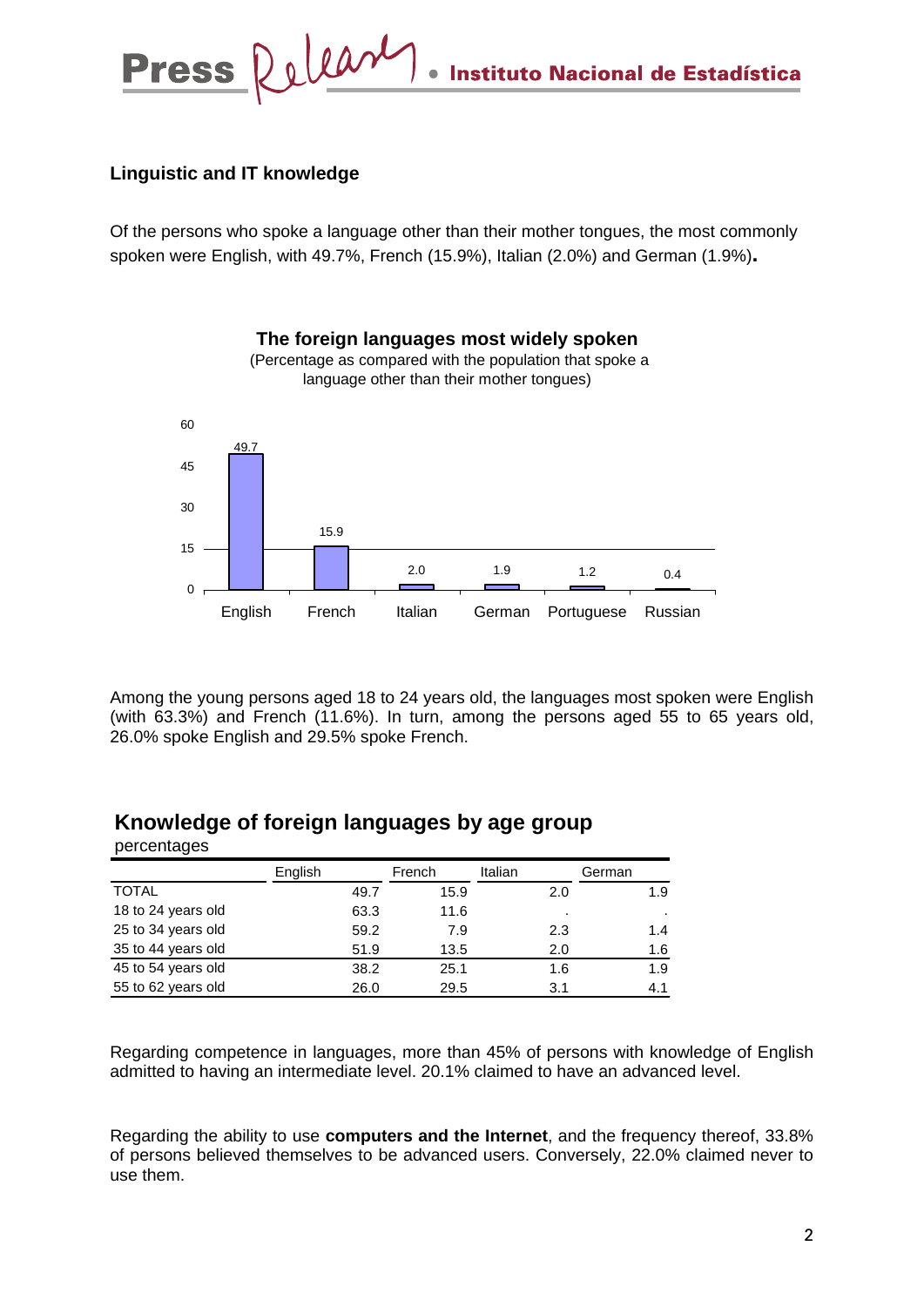# **Frequency and ability to use computers and the Internet, by sex. Year 2011 (Population aged 18 to 65 years old)**

|              | Never used<br>computers or<br>the Internet | Only surfed<br>the Internet | Basic computer<br>or Internet user | Advanced<br>computer or<br>Internet user | Expert computer<br>or Internet user |
|--------------|--------------------------------------------|-----------------------------|------------------------------------|------------------------------------------|-------------------------------------|
| <b>TOTAL</b> | 22.0                                       | 0.6                         | 18.5                               | 33.8                                     | 25.1                                |
| Men          | 20.1                                       | 0.7                         | 16.5                               | 31.5                                     | 31.3                                |
| Women        | 23.8                                       | 0.5                         | 20.6                               | 36.2                                     | 18.9                                |

The ability to use computers decreased with age. Among young persons aged 18 to 24 years old, 78.0% used computers and the Internet, and 58.9% were advanced or expert users. In turn, among the persons aged 55 to 65 years old, 48.1% used computers or the Internet and 27.9% considered themselves advanced or expert users.

# **Frequency and ability to use computers and the Internet, by age. Year 2011 (Population aged 18 to 65 years old)**

|                    | Never used<br>computers or the<br>Internet | Only surfed the<br>Internet | Basic computer<br>or Internet user | Advanced<br>computer or<br>Internet user | Expert computer or<br>Internet user |
|--------------------|--------------------------------------------|-----------------------------|------------------------------------|------------------------------------------|-------------------------------------|
| <b>TOTAL</b>       | 22.0                                       | 0.6                         | 18.5                               | 33.8                                     | 25.1                                |
| 18 to 24 years old | 3.8                                        | 0.3                         | 8.7                                | 45.5                                     | 41.7                                |
| 25 to 34 years old | 7.8                                        | 0.8                         | 14.4                               | 40.7                                     | 36.4                                |
| 25 to 44 years old | 16.2                                       | 0.6                         | 21.1                               | 35.5                                     | 26.7                                |
| 45 to 54 years old | 28.5                                       | 0.6                         | 23.5                               | 30.1                                     | 17.3                                |
| 55 to 65 years old | 51.9                                       | 0.5                         | 19.7                               | 19.9                                     | 8.0                                 |

### **Characteristics of educational activities**

3.6 million students who participated in **formal education** (or education provided in the system of primary schools, secondary schools, universities and other education institutions that lead to attaining an official qualification) undertook an average of 1.1 activities in the last 12 months. To this end, they spend an average of 598 hours, with an average expenditure of 1,202 euros per student.

47.2% of the studies undertaken were university studies, and 17.2% of them were postsecondary studies.

85.7% of formal education activities were classroom activities, and 14.3% were distance activities (using computers or correspondence courses). Men chose the distance learning modality in 12.7% of cases, as compared with 15.7% of women.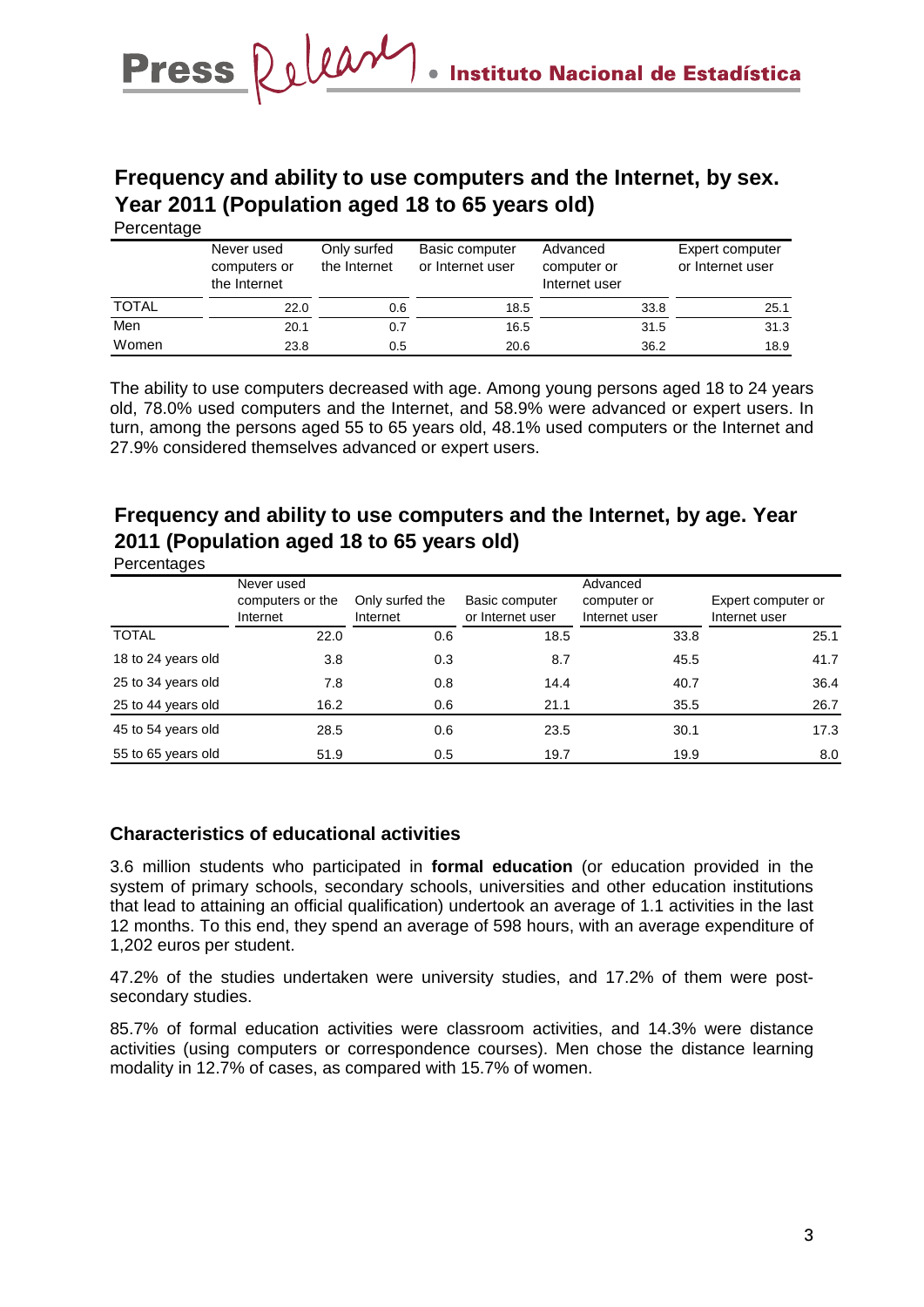## **Distribution of the population that undertook formal education activities in the last year, according to type**  Percentage

| ັ                  | First stage of<br>Secondary<br>education | Intermediate-<br>level studies | Post-<br>secondary<br>studies | Advanced<br>studies | University and<br>equivalent<br>studies |
|--------------------|------------------------------------------|--------------------------------|-------------------------------|---------------------|-----------------------------------------|
| <b>TOTAL</b>       | 13.7                                     | 12.6                           | 17.2                          | 9.3                 | 47.2                                    |
| 18 to 24 years old | 9.6                                      | 2.2                            | 23.9                          | 11.6                | 52.7                                    |
| 25 to 44 years old | 15.4                                     | 21.1                           | 10.7                          | 7.3                 | 45.5                                    |
| 45 to 65 years old | 24.6                                     | 23.9                           | 13.5                          | 7.1                 | 30.9                                    |

In turn, 10.4 million persons participated in **non-formal education** (organised and sustained educational activities not leading to attaining an official qualification). These persons undertook an average of 1.5 courses in the last 12 months. To this end, they spent an average of 120 hours, with an average expenditure of 939 euros.

The most population subjects were those relating to social sciences, trade education and law (for example, accounting courses, public relations, secretarial work and others), with 19% of the total.

Subjects relating to health and social services (nutrition courses, health services and others) represented 13.9%, services (prevention of occupational risks, catering, hairdressing and others) accounted for 12.7%, with IT accounting for 12.0%.

92.0% of non-formal education activities were undertaken in classroom settings, and 8.0% were via distance learning.

# **Formal and non-formal education indicators. Year 2011**

Population aged 18 to 65 years old

|            | Participants<br>(in thousands) | Hours of<br>training per<br>participant | Average<br>expenditure<br>(euros) | Classroom<br>courses (%) | <b>Distance</b><br>courses by<br>computer (%) | Correspondence<br>courses (%) |
|------------|--------------------------------|-----------------------------------------|-----------------------------------|--------------------------|-----------------------------------------------|-------------------------------|
| Formal     | 3,558.9                        | 598                                     | 1.202                             | 85.7                     | 12.4                                          | 1.9                           |
| Non-formal | 10,375.5                       | 120                                     | 939                               | 92.0                     | 6.7                                           | 1.4                           |

### **Ongoing training and the employment market**

34.6% of persons who undertook training activities did so for work-related reasons (either because they were necessary for their work, or because they considered them useful when seeking work).

Most of these activities were concentrated in non-formal education (28.5%). Men (30.9%) were more involved than women (26.1%) in this type of work-related activity.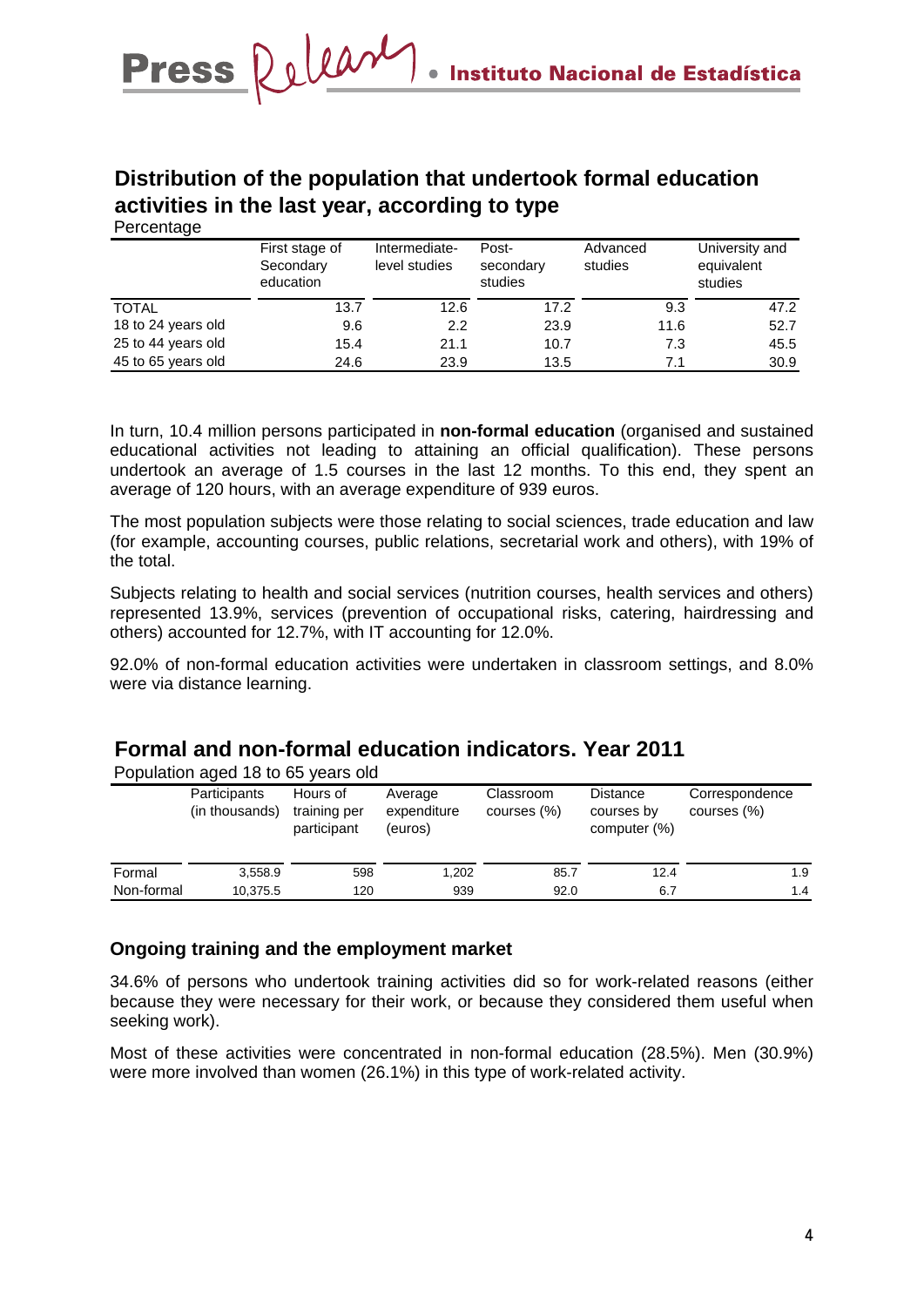## Release **Press** Instituto Nacional de Estadística

## **Involvement in work-related education activities. Year 2011**

Percentage of persons who undertook educational activities

|              | related formal and/or non-<br>formal education activities | Persons who undertook work- Persons who undertook work-<br>related formal education<br>activities | Persons who undertook work-<br>related non-formal education<br>activities |
|--------------|-----------------------------------------------------------|---------------------------------------------------------------------------------------------------|---------------------------------------------------------------------------|
| <b>TOTAL</b> | 34.6                                                      | 9.6                                                                                               | 28.5                                                                      |
| Men          | 36.7                                                      | 9.0                                                                                               | 30.9                                                                      |
| Women        | 32.6                                                      | 10.1                                                                                              | 26.1                                                                      |

76.9% of persons who undertook work-related, non-formal education activities did so mainly during paid working hours. 78.6% of persons carried out these activities paid by the employer.

#### **Self-taught persons**

Another type of learning activity is informal learning, which consists of acquiring knowledge in a less organised and structured way than non-formal education, and without attending any educational institution.

More than 5.5 million adult persons (18.7%) tried to acquire knowledge on their own. The main study subject was foreign languages, followed by user-level IT, arts and humanities and social sciences, commercial training and law.

## **Main study subjects in informal learning (percentages)**

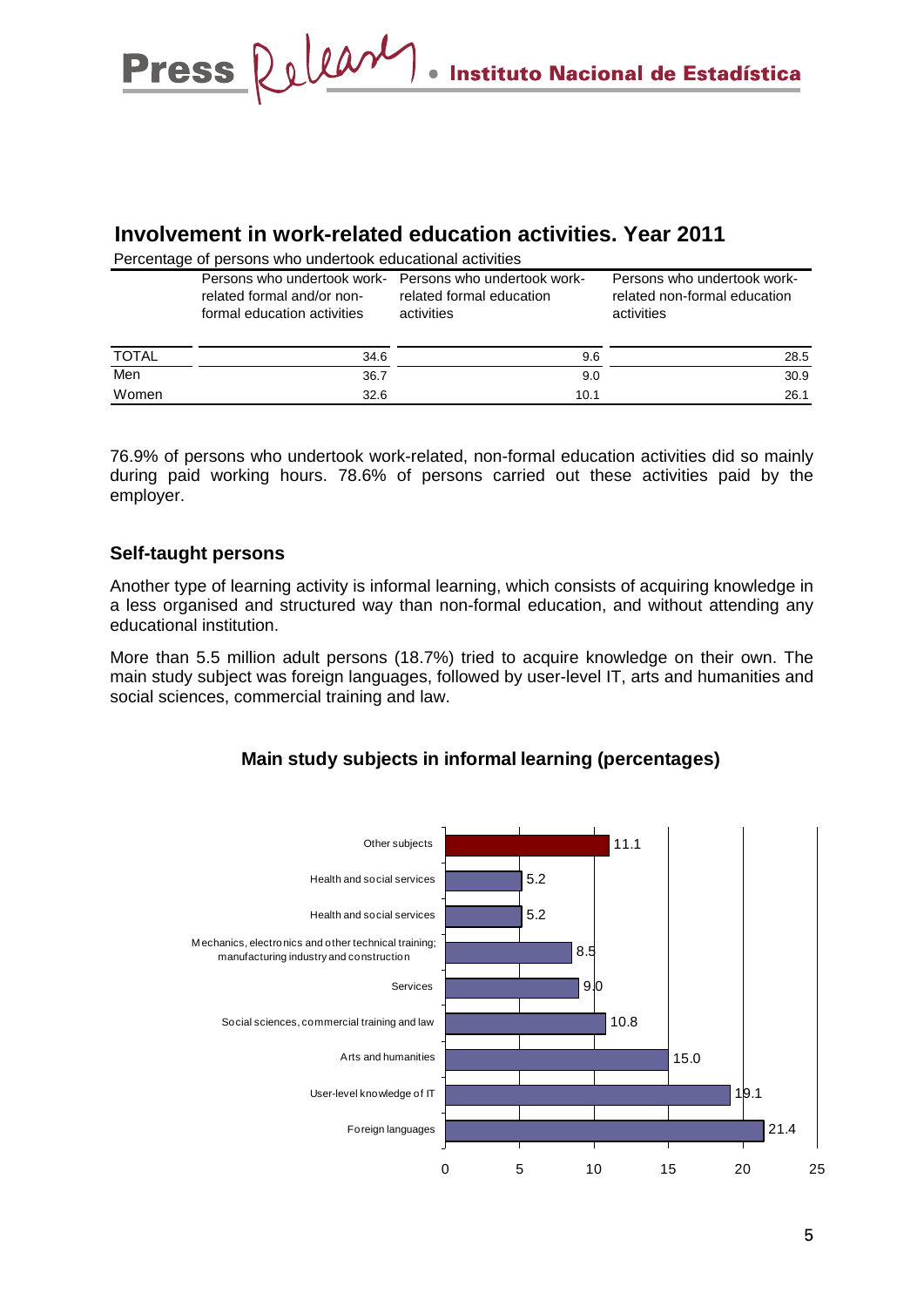The most customary learning means were the computer (41.7%), learning through a relative or friend (30.4%), and printed material (25.8%).

### **Difficulties in involvement in educational activities**

One out of five adults aged 18 to 65 years old had the intention of learning or continuing to learn, but were not able to do so. The difficulties hindering them included incompatibility between the work schedule and the training schedule (31.9% for men and 26.1% for women), lack of time due to family commitments (17.1% for men and 30% for women) and lack of support from the employer or from the public employment services (21.3% for men and 17.6% for women).

48.9% of persons did not undertake educational activities because they were not interested, due to a lack of time, or due to family reasons (30.0%), because the training was not compatible with their work schedule (17.7%), or because they did not need more training (11.7%).

#### **Educational characteristics of adult persons**

29.0% of persons aged 18 to 65 years old had completed university or advanced studies, 25.7% had completed post-secondary studies or intermediate-level training cycles, and 45.3% had completed first-stage secondary studies, primary studies or no studies.

Regarding the educational trajectory, 5.1% of persons whose highest educational level was the first-stage of secondary education or lower began a higher a higher educational level than that of their maximum studies, though without completing it. The main reasons for not completing it were that they preferred to work (31.1%), family commitments and personal reasons (17.5%), or they did not need it for their job (17.1%).

# **Distribution of the adult population that would like to improve their educational level. Year 2011**

**Percentage** 

**Press** 

|                                           | They once began a higher level<br>of training than their highest<br>study level | They did not begin any higher level<br>of training than their highest study<br>level |  |
|-------------------------------------------|---------------------------------------------------------------------------------|--------------------------------------------------------------------------------------|--|
| Highest educational level                 |                                                                                 |                                                                                      |  |
| <b>TOTAL</b>                              | 3.2                                                                             | 96.8                                                                                 |  |
| First stage of secondary, primary and     |                                                                                 |                                                                                      |  |
| without studies                           | 5.1                                                                             | 94.9                                                                                 |  |
| Intermediate-level studies <sup>(1)</sup> | 4.3                                                                             | 95.7                                                                                 |  |
| Advanced studies and university and       |                                                                                 |                                                                                      |  |
| equivalent studies                        | 1.1                                                                             | 98.9                                                                                 |  |

(1)The 'Intermediate-level studies' level includes: post-secondary studies, intermediate-level technical-professional teaching and the equivalent.

53.4% of personas aged 18 to 65 years old had an educational level in line with the most frequent educational level in their occupation or in the job that they performed. On the other hand, 73.5% had completed studies in a subject that was not in line with their occupation.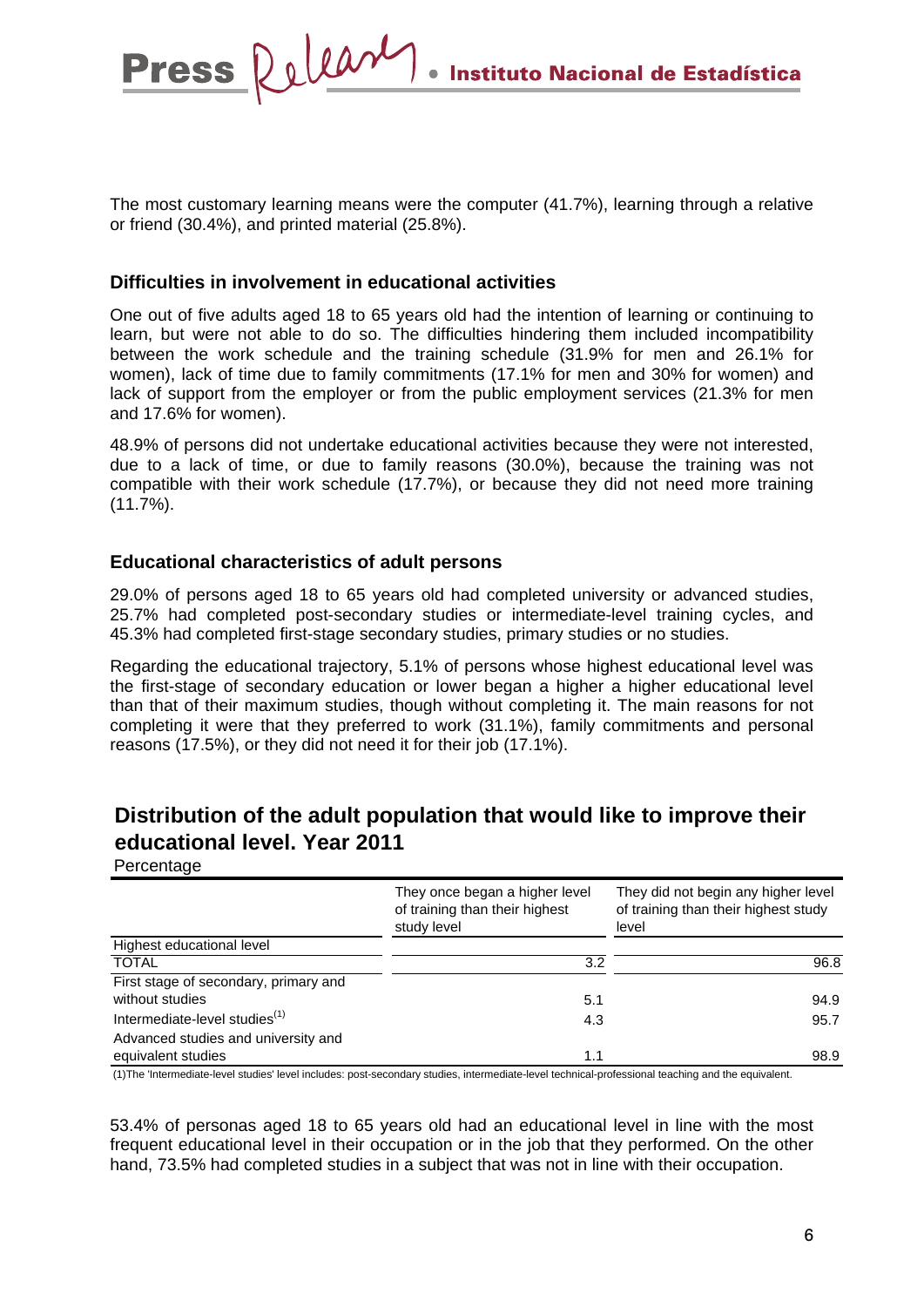Regarding intergenerational educational mobility, 74.5% of persons had attained an educational level higher than that of their parents. Both participation in educational activities and knowledge of a language other than their mother tongue were greater, the higher the educational level of the parents.

# **Involvement of adult persons, by educational level of their parents. Year 2011**

Percentage

|                                                              | Involved in Formal<br>Education | Involved in Non-<br><b>Formal Education</b> | Involved in<br>Informal Learning | Spoke a language<br>other than their mother<br>tongue(s) |
|--------------------------------------------------------------|---------------------------------|---------------------------------------------|----------------------------------|----------------------------------------------------------|
| Highest educational level of their<br>parents <sup>(1)</sup> |                                 |                                             |                                  |                                                          |
| Primary education and without studies                        | 6.6                             | 30.1                                        | 15.4                             | 43.0                                                     |
| Secondary education<br>Post-secondary education or the       | 16.4                            | 33.8                                        | 18.7                             | 57.7                                                     |
| equivalent                                                   | 21.4                            | 49.1                                        | 28.4                             | 73.6                                                     |
| University studies or the equivalent                         | 28.0                            | 50.6                                        | 28.1                             | 82.0                                                     |

(1)This considers the maximum between the highest educational level of the father and the highest educational level of the mother of the person interviewed.